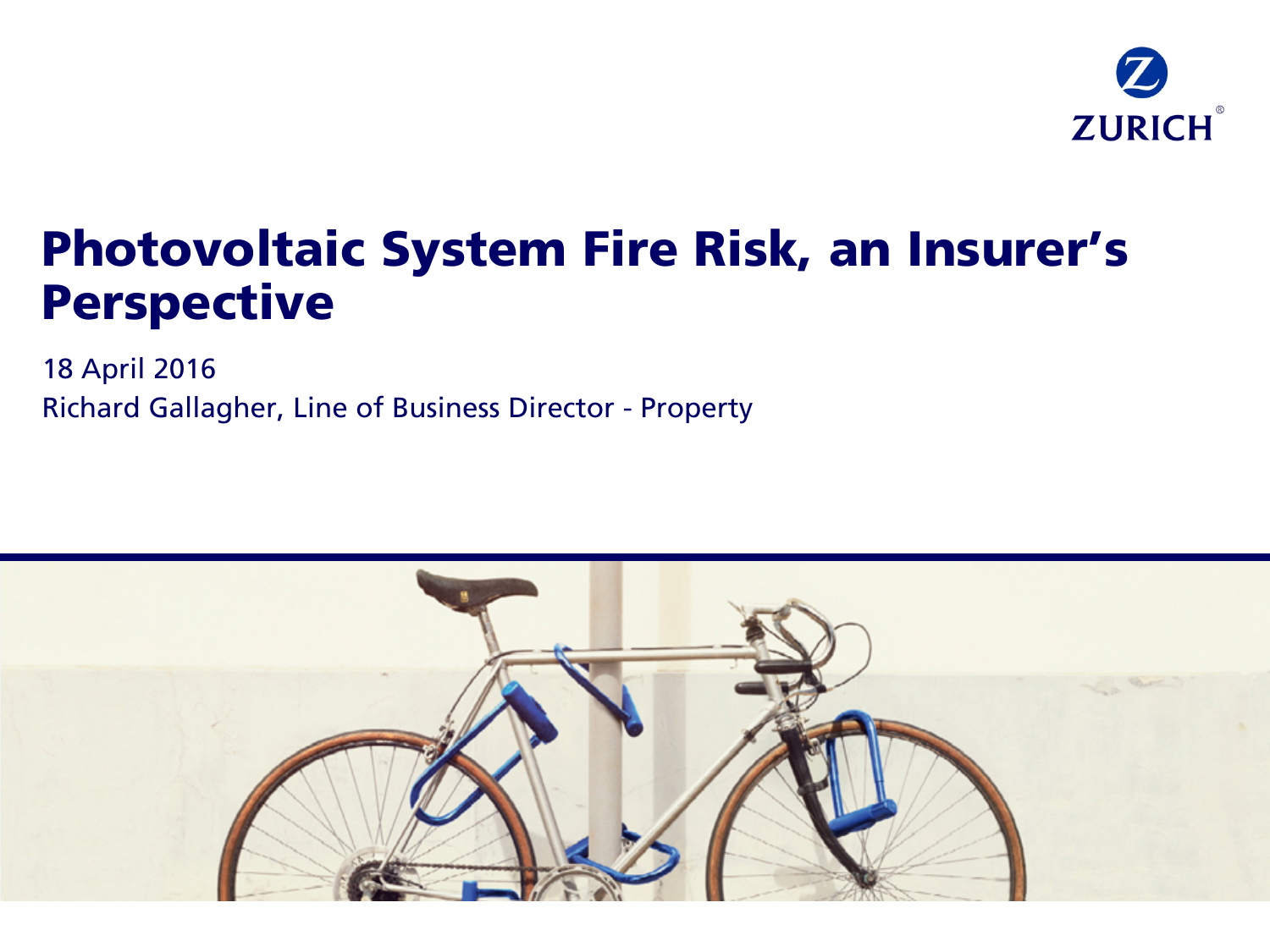# **Objectives**



- Highlight the NFPA standards addressing PV systems
- Review the current Foundation research project on PVs and fire
- Share possible action on PVs with the NFPA Emerging Issues Team



NFPA Research Foundation

PV systems

Photovoltaic systems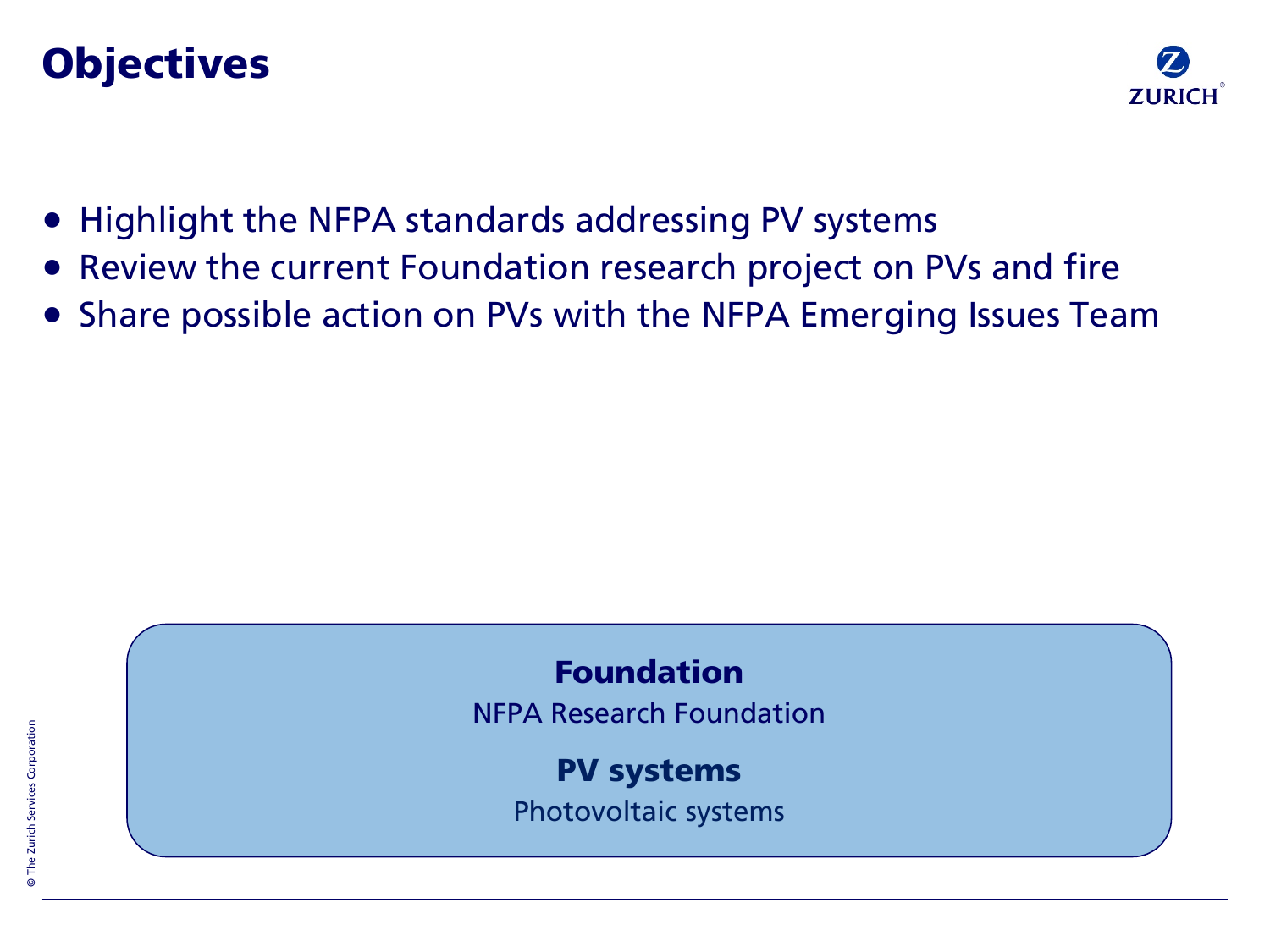# NFPA codes and standards



## • NFPA codes and standards addressing PV systems

| Number Title      |                                                                            | <b>Latest</b><br>revision | <b>Specific section(s)</b>                              |
|-------------------|----------------------------------------------------------------------------|---------------------------|---------------------------------------------------------|
| NFPA <sub>1</sub> | <b>Fire Code</b>                                                           | 2015                      | Section 11.21 Photovoltaic<br><b>Systems</b>            |
| NFPA 70           | <b>National Electrical Code</b>                                            | 2014                      | <b>Article 690 Solar</b><br>Photovoltaic (PV) Systems   |
| <b>NFPA 780</b>   | Standard for the<br>Installation of Lightning<br><b>Protection Systems</b> | 2014                      | <b>Chapter 12 Protection for</b><br><b>Solar Arrays</b> |



Discussion will be limited to selected topic from NFPA 1 and NFPA 70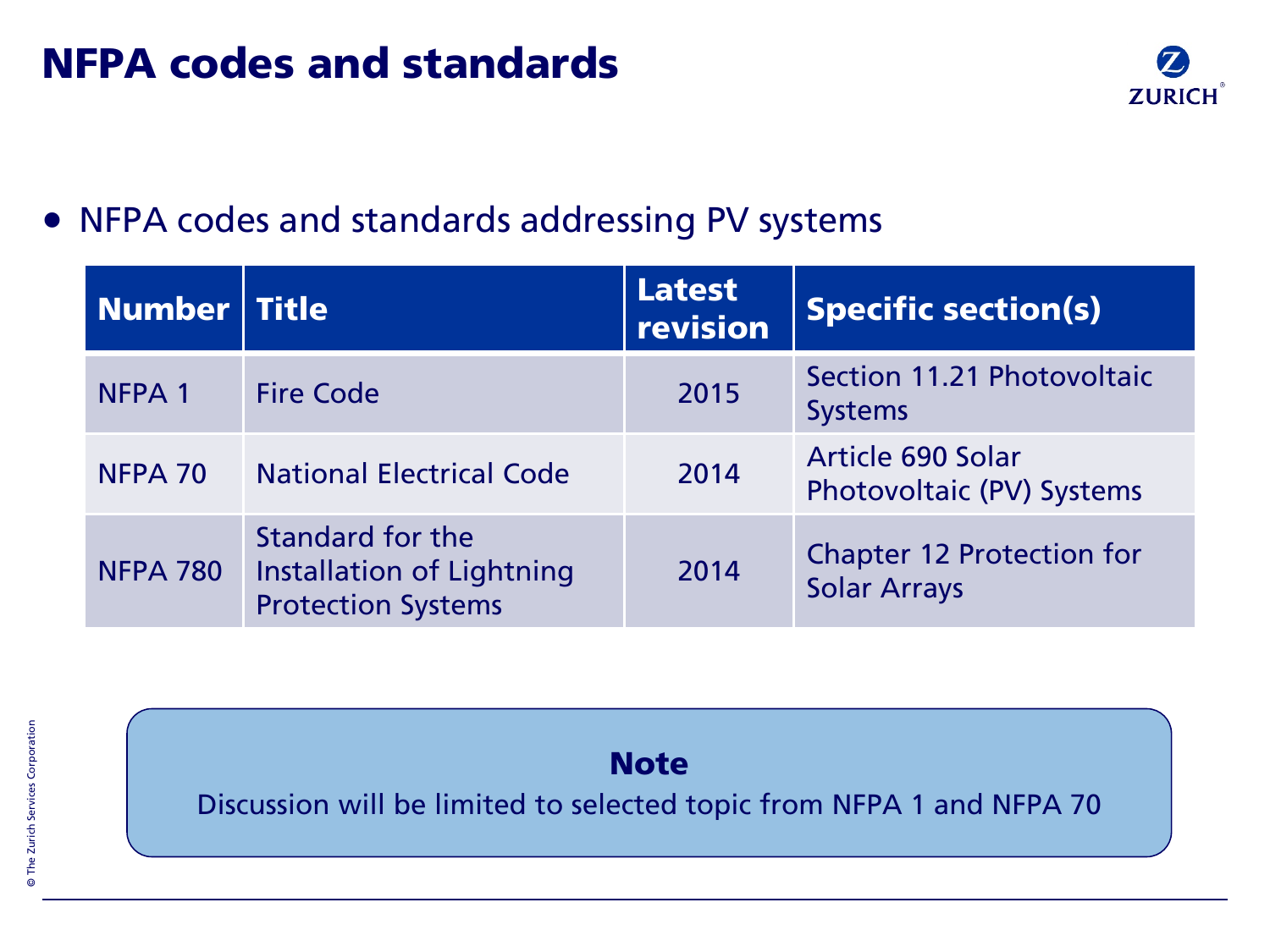# NFPA 1 – Fire Code

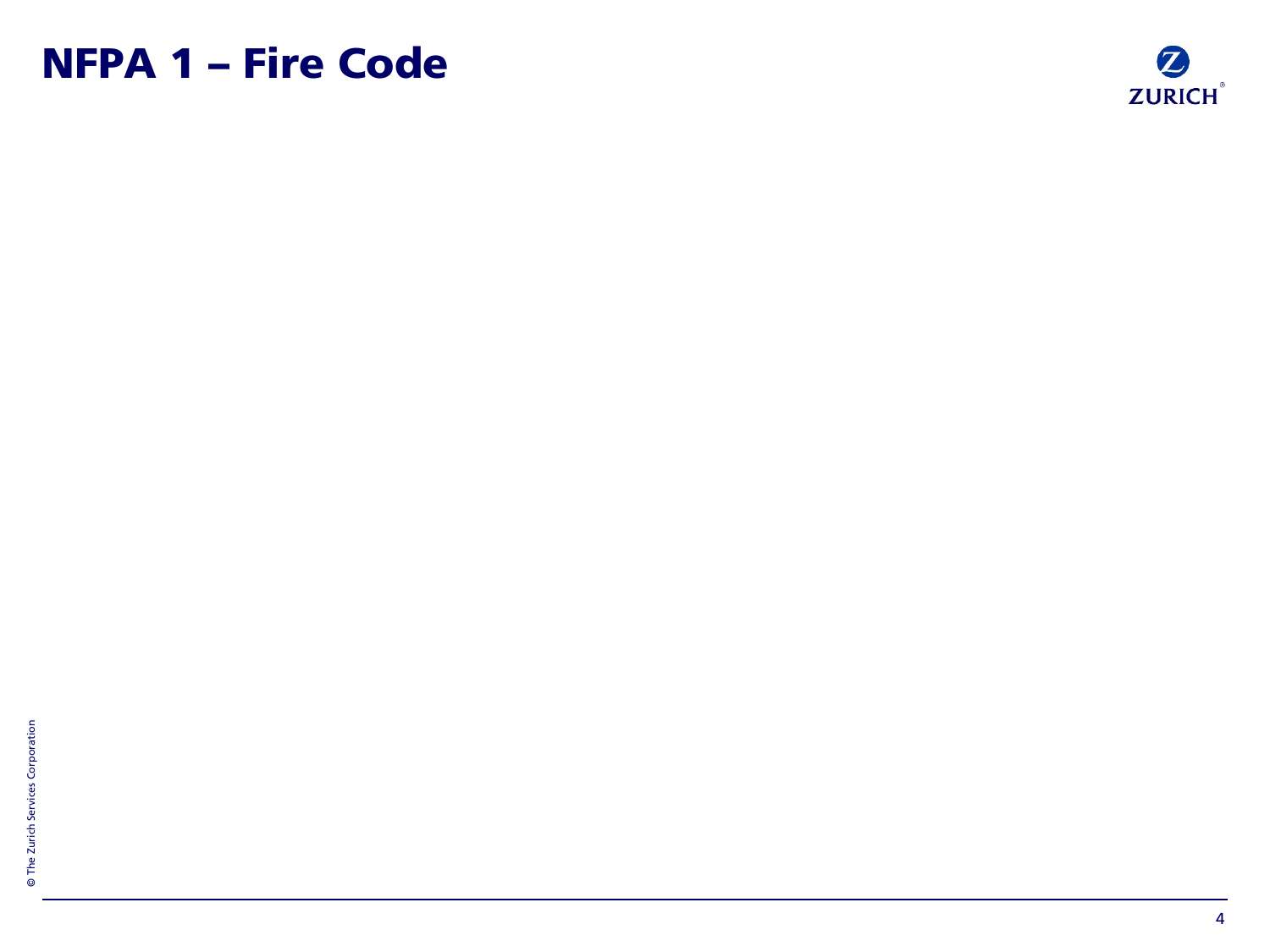# NFPA 1 – Fire Code



- NFPA 1 intent
	- Provide PV system guidance for firefighter safety
- Requirements for roof mounted PV systems
	- PV system markings to alert firefighters to hazards
	- Access pathways for firefighting operations



Examples of PV system marking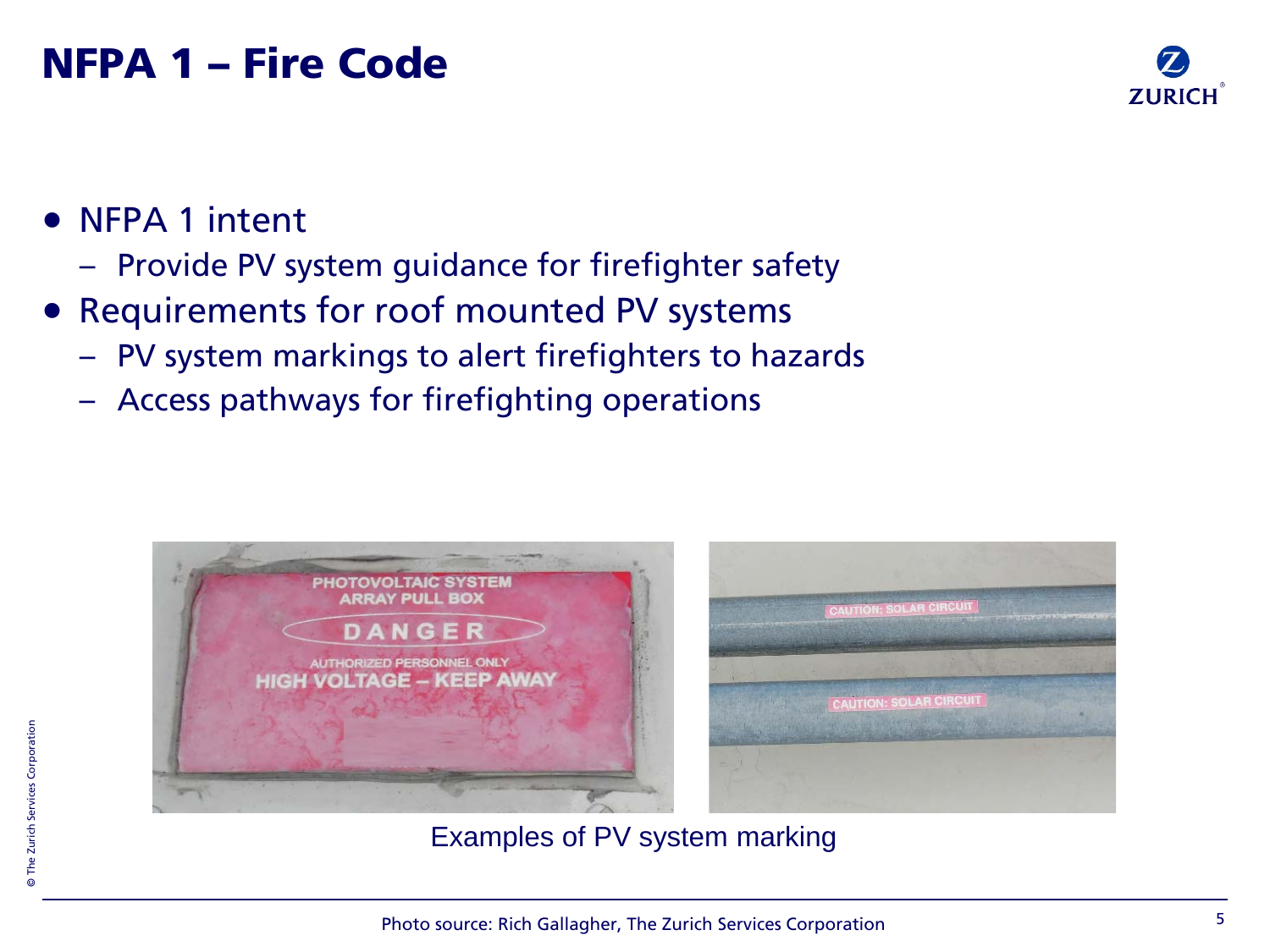# NFPA 1 – Fire Code – Access pathways



- Low-slope (flat) roof
	- Pathway guidance includes
		- Clear perimeters
		- Between arrays
	- Objective: Provide access to
		- Roof hatches
		- Smoke vents
		- Venting areas
		- Roof hose connections

#### **Note** Additional guidance is included for pitched roofs

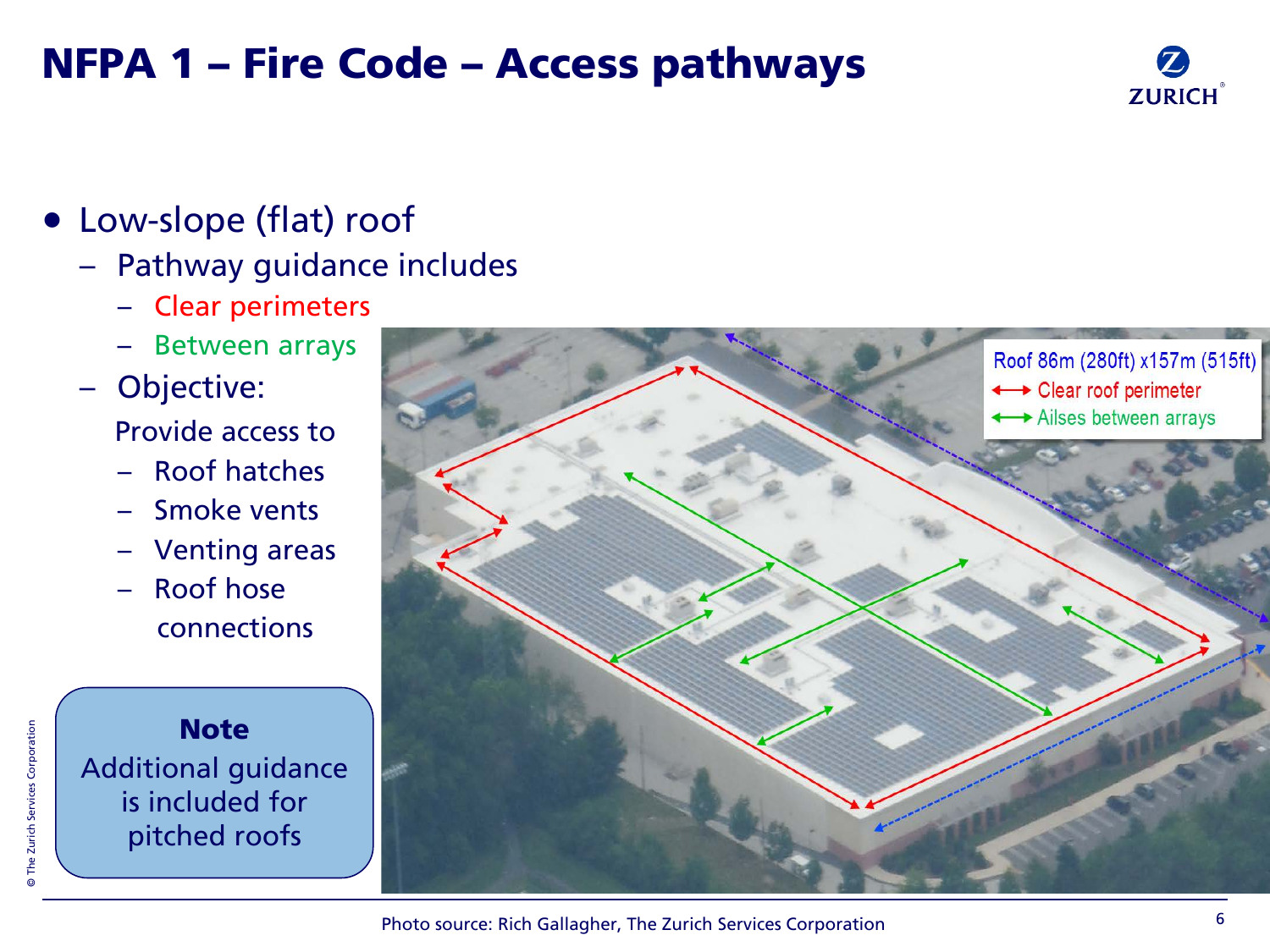# NFPA 70 – National Electrical Code

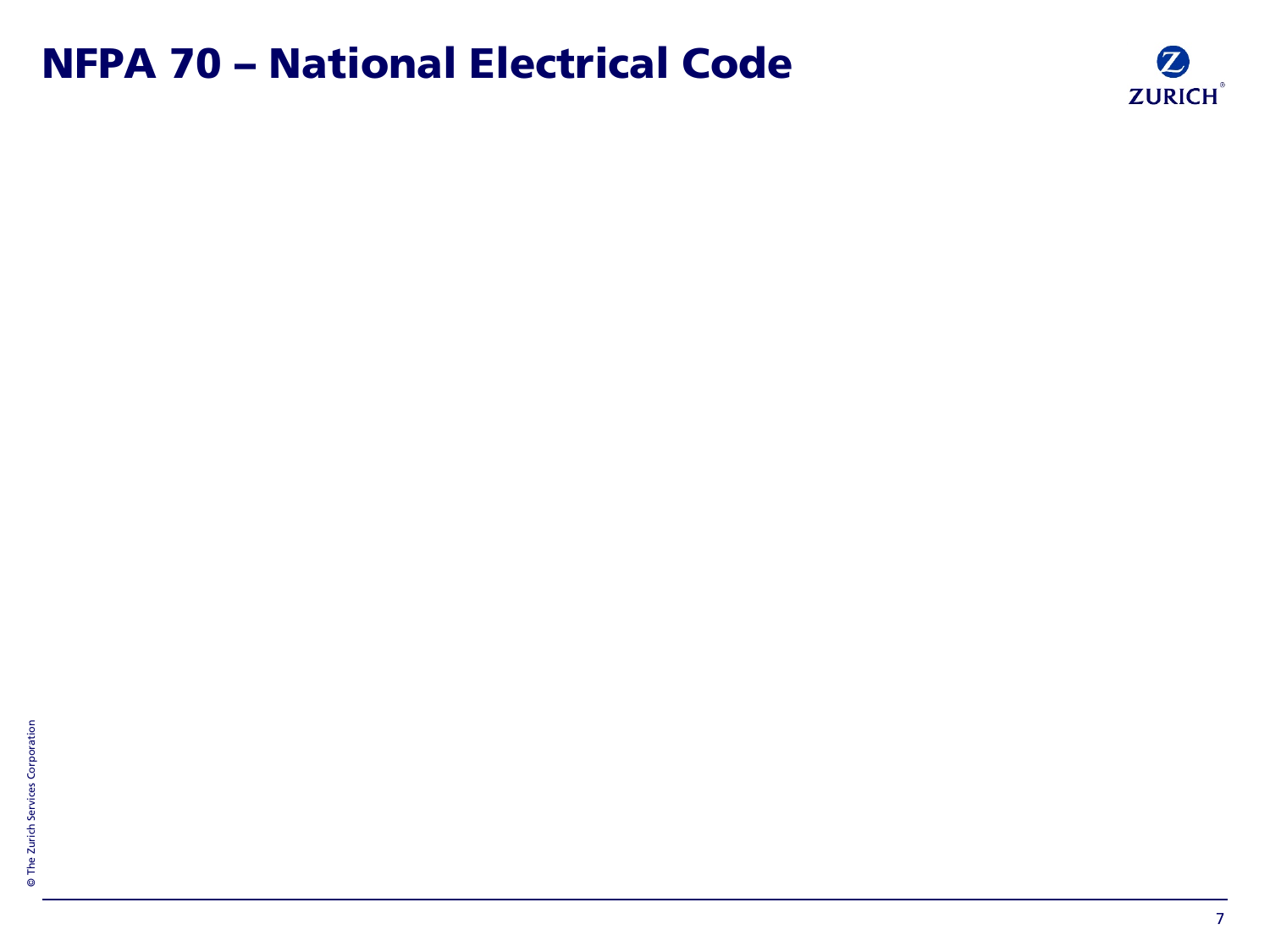# • NFPA 70 covers a range of electrical requirements including

NFPA 70 – National Electrical Code

- Wiring and connectors
- Circuit guarding
	- Protection from physical damage
- **Grounding** 
	- Equipment grounding (protective earthing )
	- System grounding
- Marking
- Disconnecting means
- Overcurrent protection
- Detecting, interrupting, and indicating
	- Ground-faults
	- Arc-faults
- Rapid shutdown of PV systems on buildings







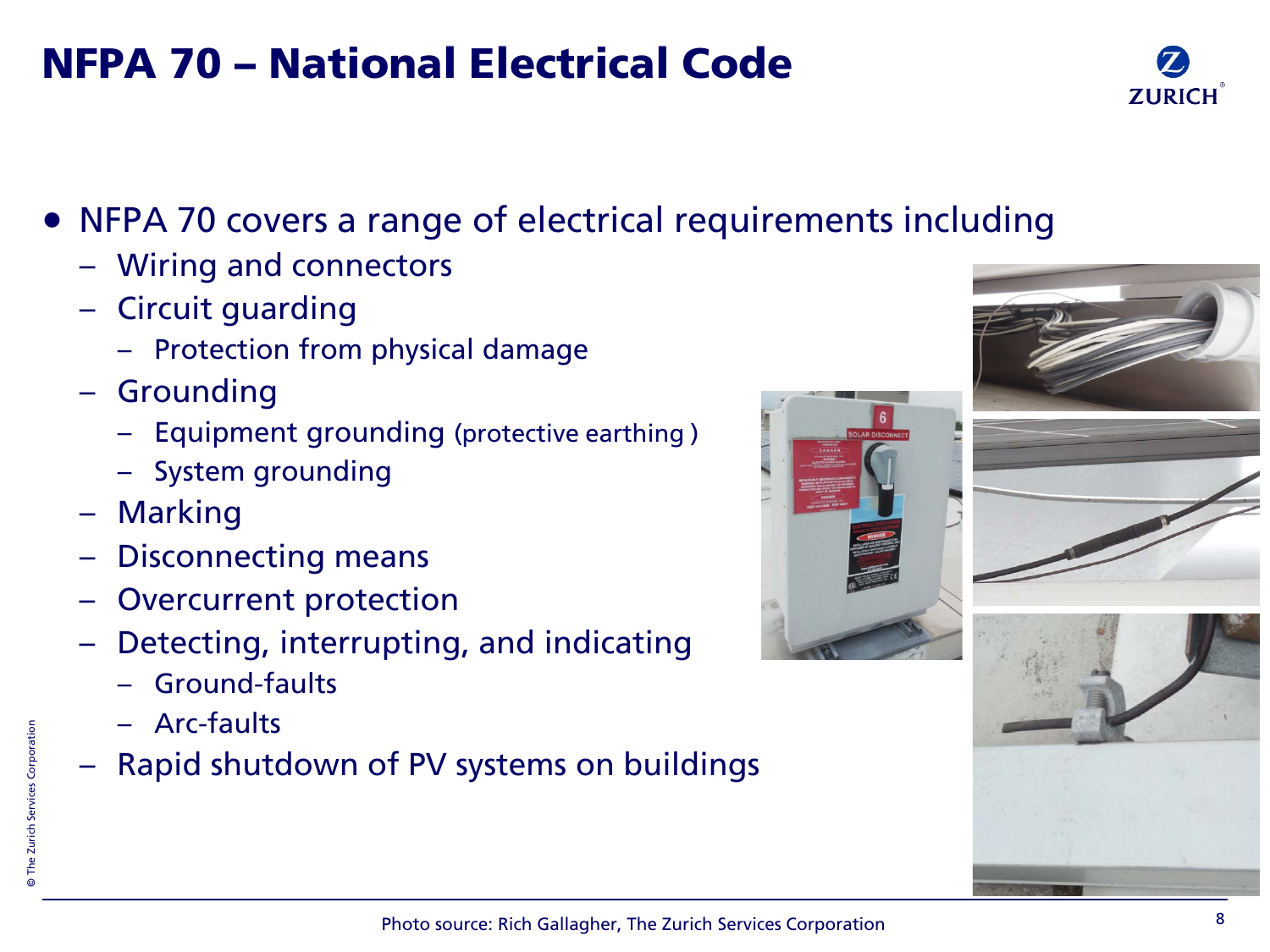# NFPA 70 and grounding

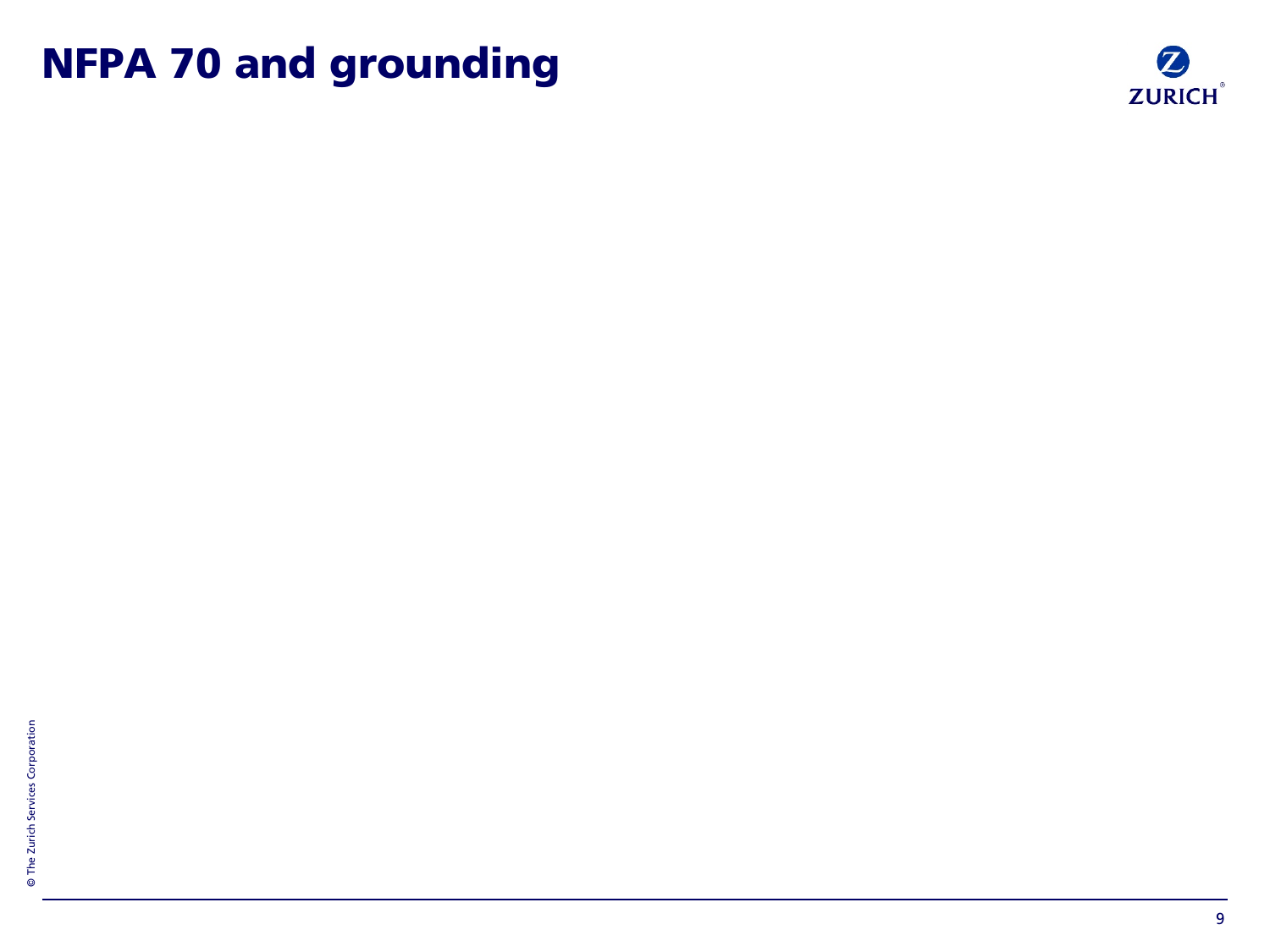# Equipment grounding (protective earthing )



### • Grounding of metal components not normally carrying current





#### **Note**

Global standards typically include equipment grounding (protective earthing)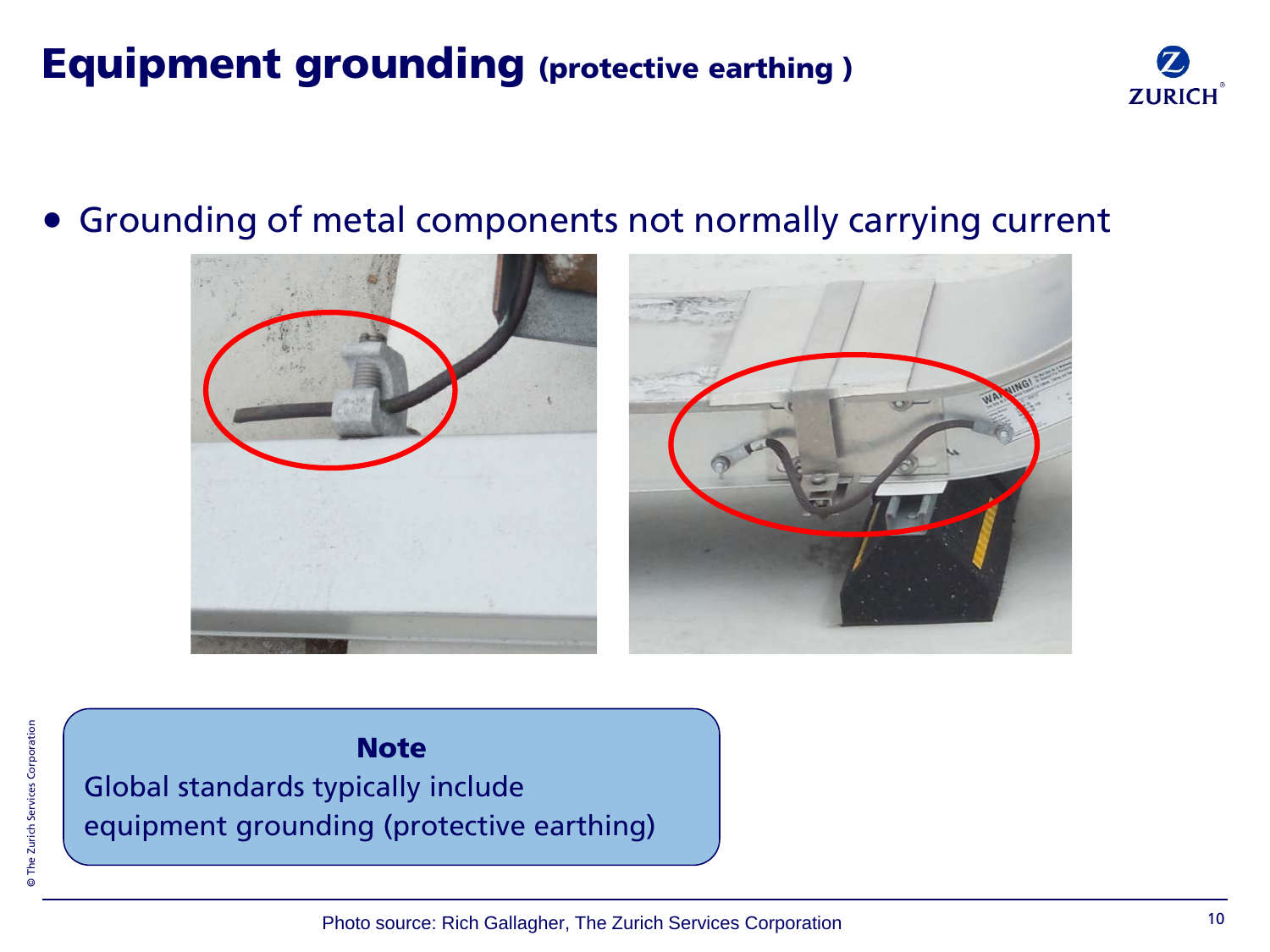# System grounding



## • System grounding

– Involves one circuit conductor being connected to ground



Note 2 Ungrounded system are typically used outside the Americas

© The Zurich Services Corporation

The Zurich Services Corporation

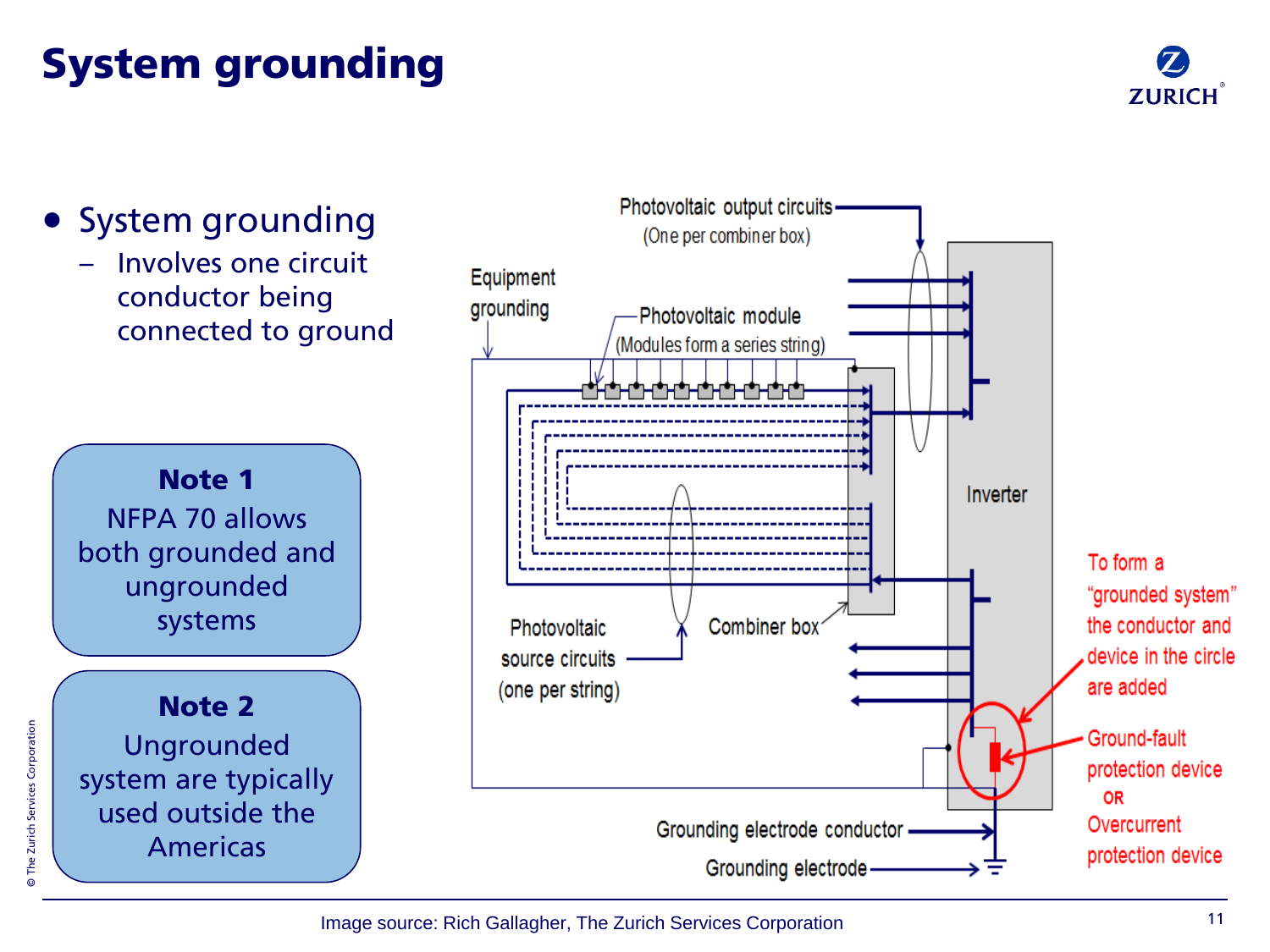# NFPA 70 and rapid shutdown

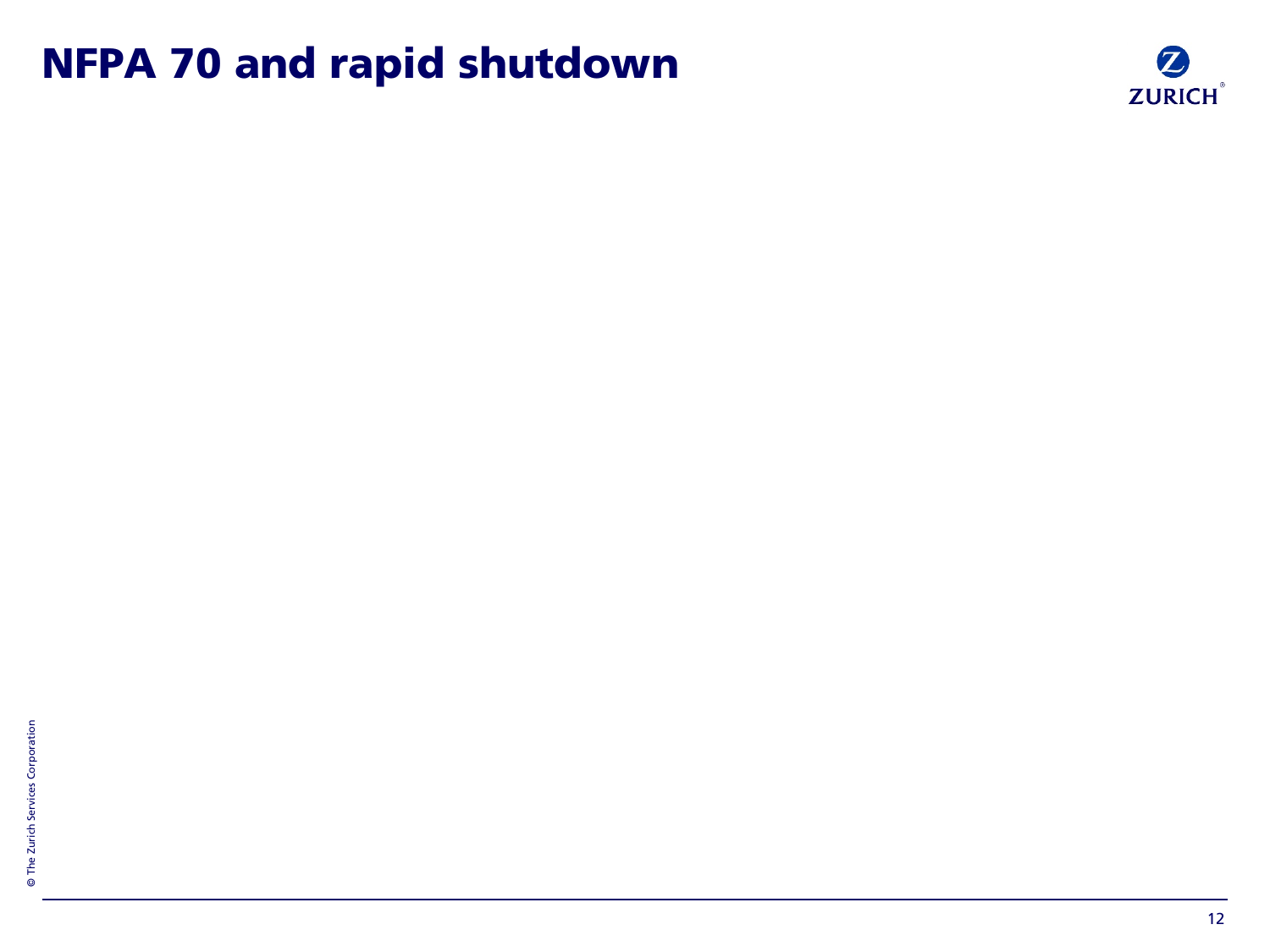# Rapid shutdown – new as of the 2014 code



- Rapid shutdown applies to PV system conductors
	- More than 3 m (10 ft.) away from an array located on a building
	- More than 1.5 m (5 ft.) long located inside of a building
- Within 10 seconds of rapid shutdown initiation (a manual action)
	- Voltage is not to exceed 30 V on the controlled conductors



© The Zurich Services Corporation

The Zurich Services Corporation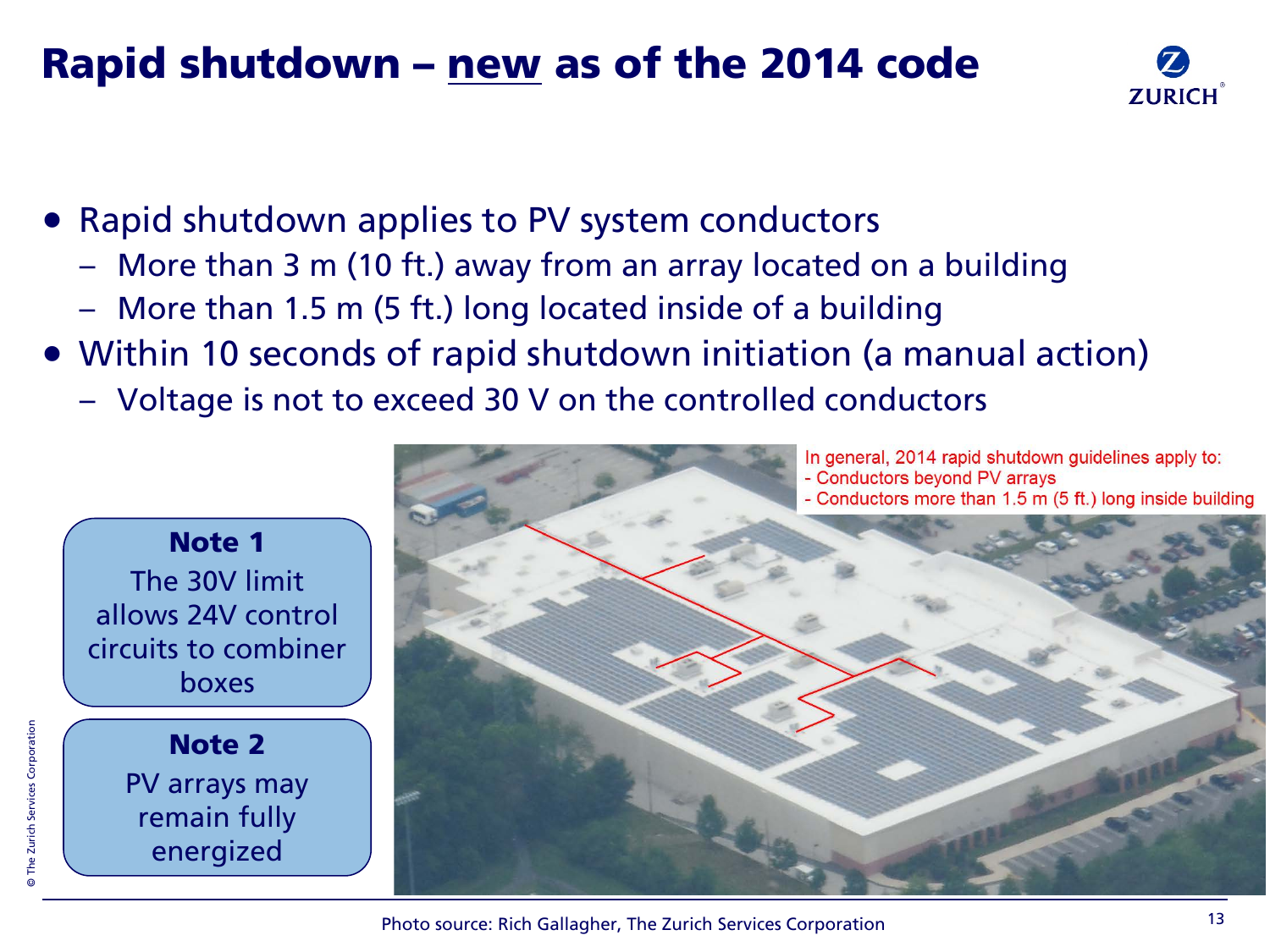# Rapid shutdown – proposed 2017 code



- Further guidelines if adopted
	- A new term "array boundary" would be defined
		- It is a boundary located 305 mm (1 ft.) from an array in all directions
		- New guidelines would apply within this array boundary
	- Proposed guideline would include three options
		- 1. Use a "listed rapid shutdown PV array"
		- 2. Limit conductors to 80 V within 30 seconds of rapid shutdown
		- 3. Use PV arrays with "no exposed wiring methods"
	- Proposed effective date 01 January 2019

#### **Note**

Published NFPA committee documents indicate:

- The fire service supports the rapid shutdown quidelines
	- They recognizes that 80 V is not touch safe
	- But, they considers the reduce voltage as better than full voltage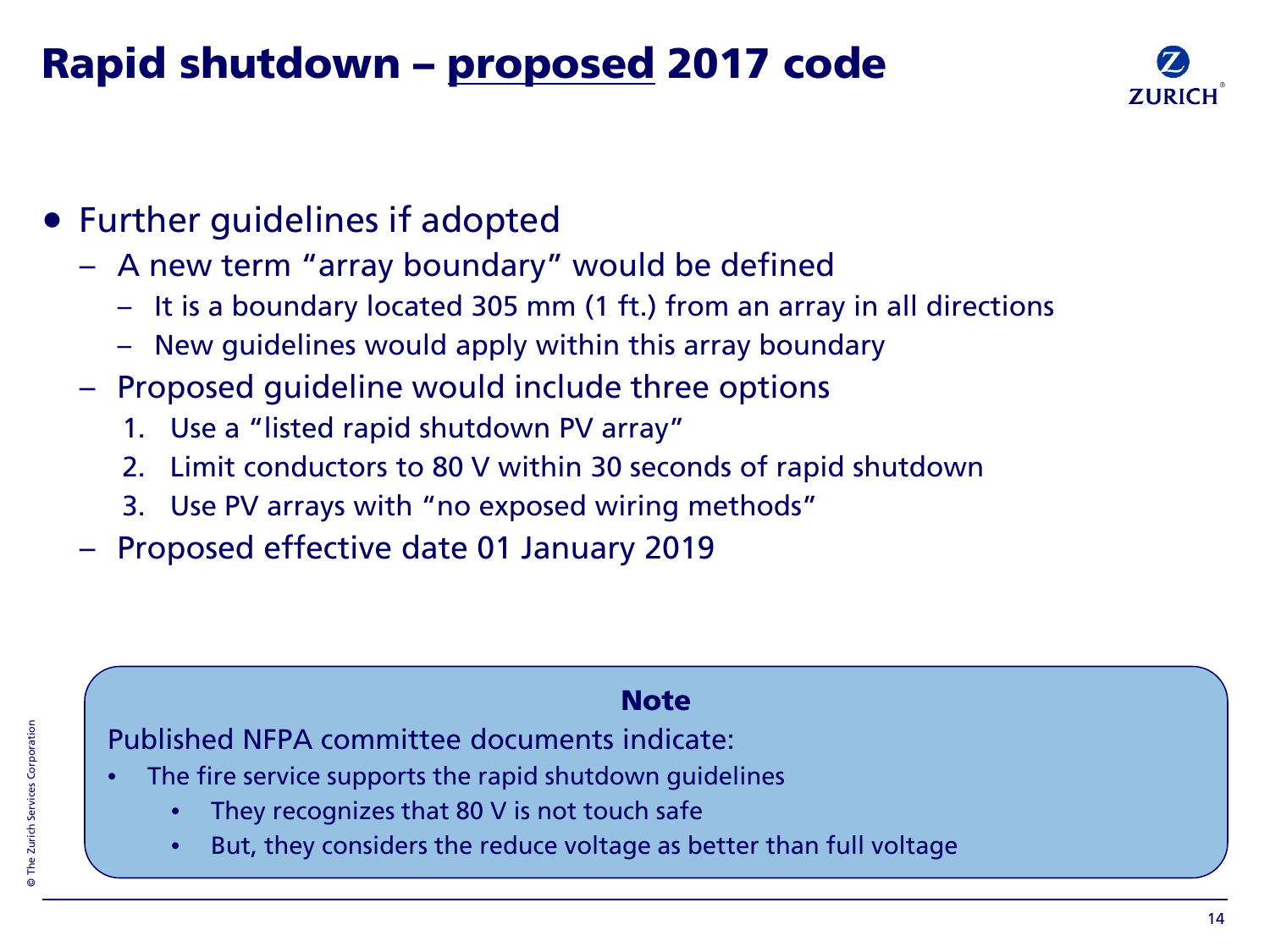## NFPA Research Foundation project on PVs and fire

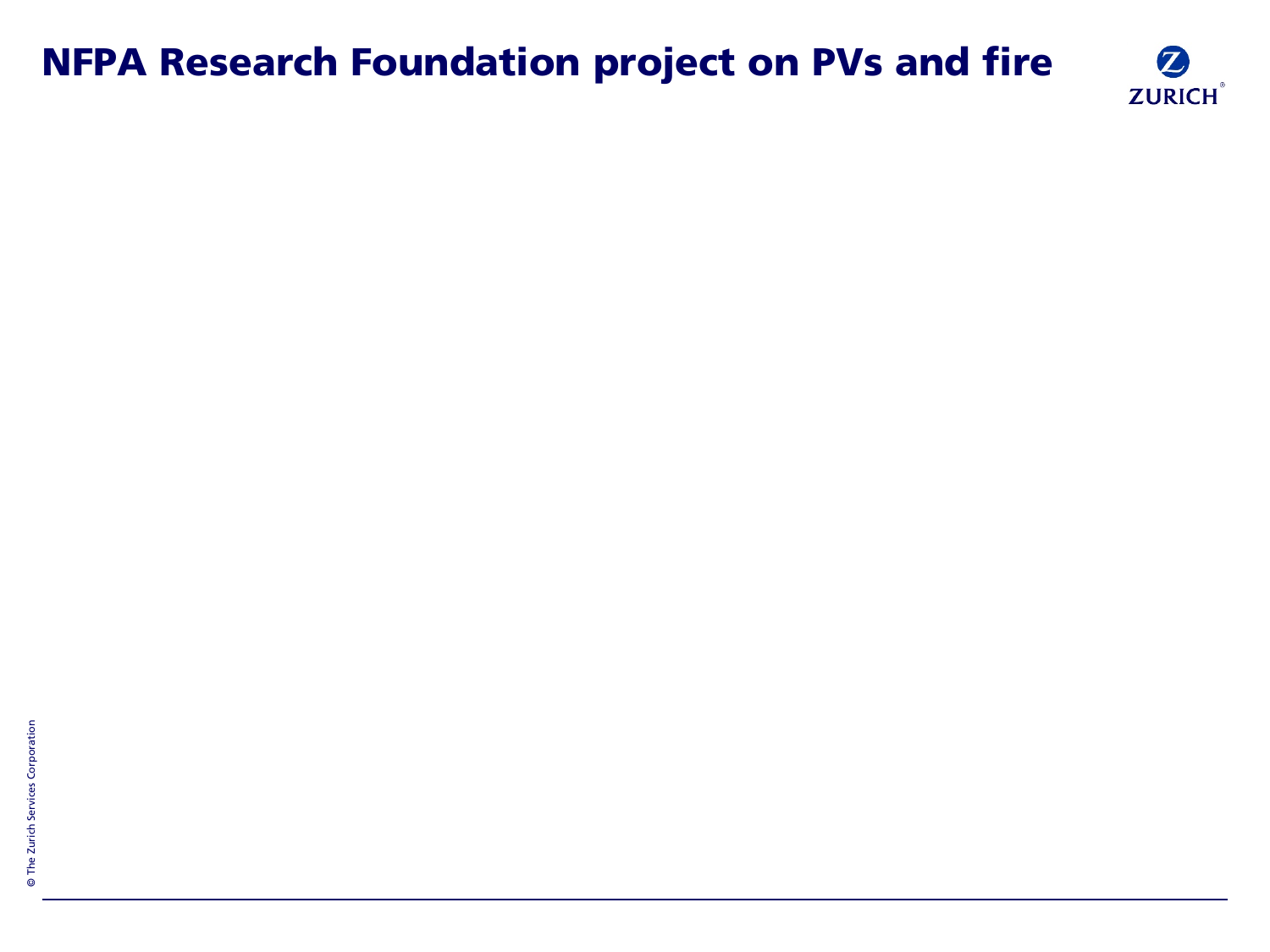## NFPA Research Foundation project on PVs and fire



- Project title
	- Development of Fire Mitigation Solutions for Photovoltaic (PV) Systems Installed on Building Roofs
- Research Goal
	- Identify features to mitigate fire spread between and within PV arrays
- Phase I objectives
	- Define a test plan to explore this topic on low-slope (flat) roofs
- Phase I tasks
	- Summarize information from any previous fire testing of PV systems
	- Establish parameters for the large‐scale test configuration
	- Establish the roof assemblies to be tested
	- Develop a test plan
- Project time line
	- Final report due June 2016

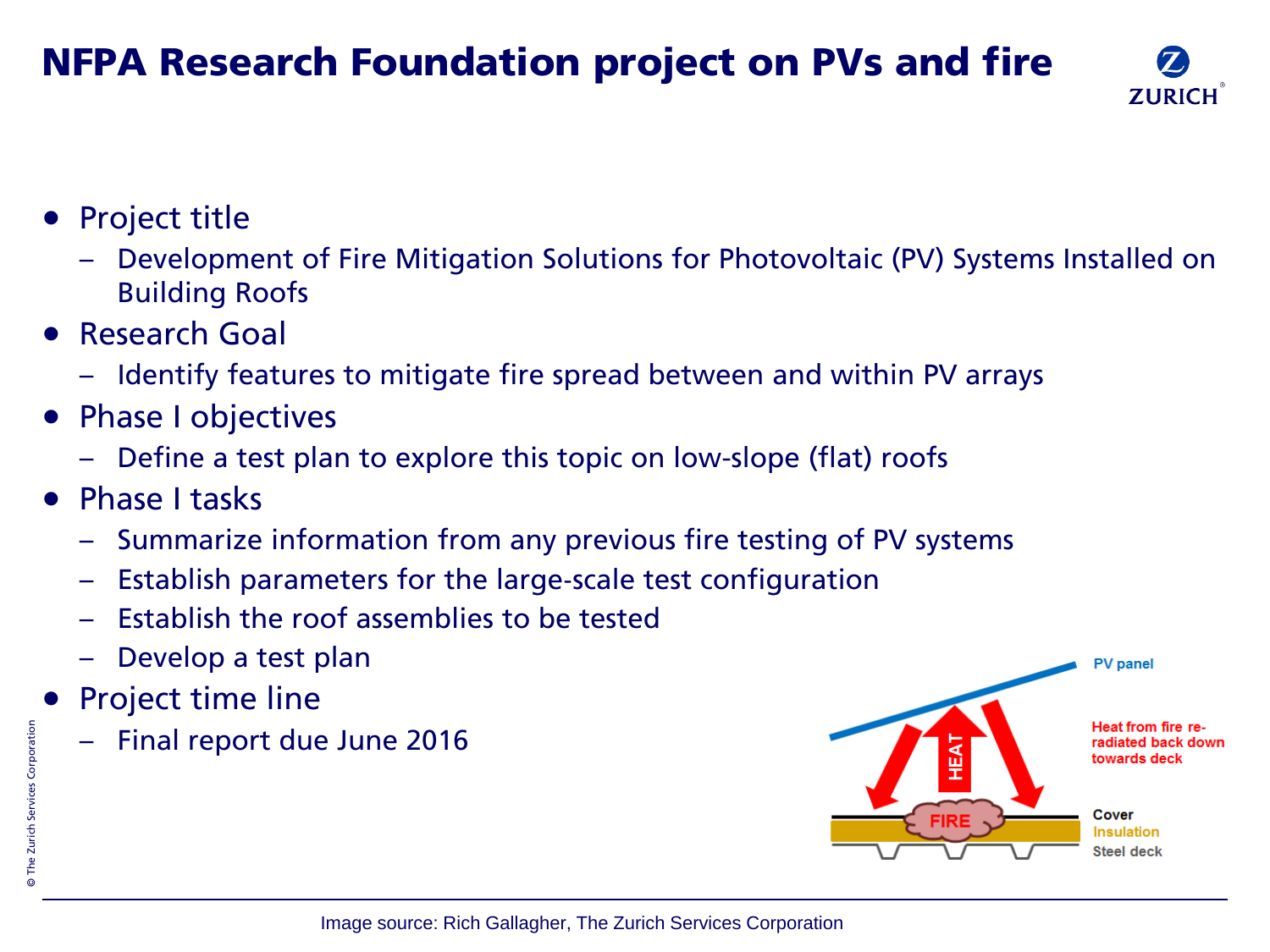# NFPA Emerging Issues Team and PV systems

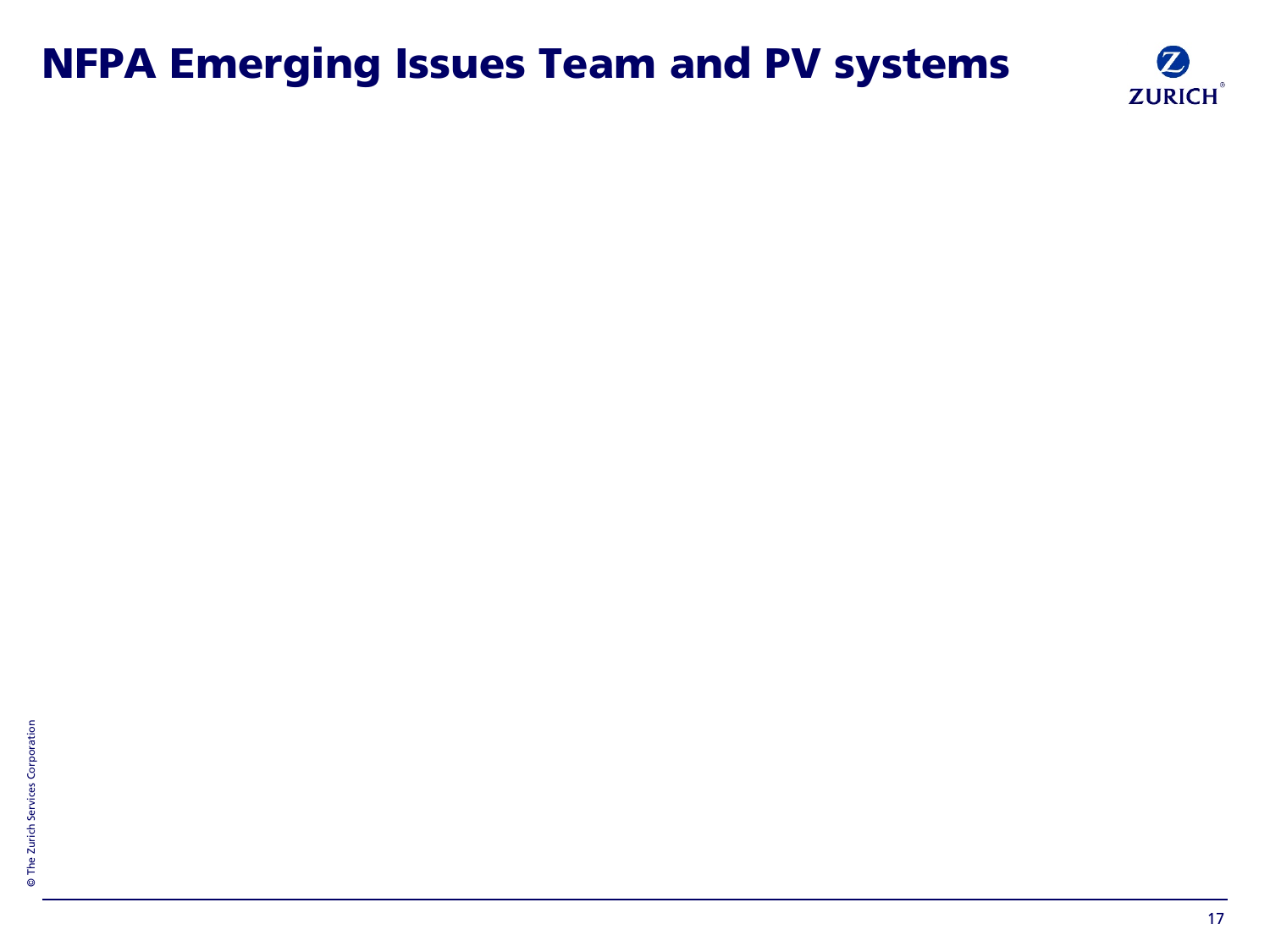# NFPA Emerging Issues Team and PV systems



- A concern has been raised to the NFPA Emerging Issues Team
	- Problem statement
		- Guidance to mitigate PV system fire hazards
			- Is not considered complete, and
			- Is not available from a single source
	- Proposed solution
		- Develop a single NFPA document addressing photovoltaic systems
		- Consider a scope including the full service life of a PV system including
			- Design phase
			- Installation phase
			- Operation phase
			- Fault, emergency response, and recovery phase



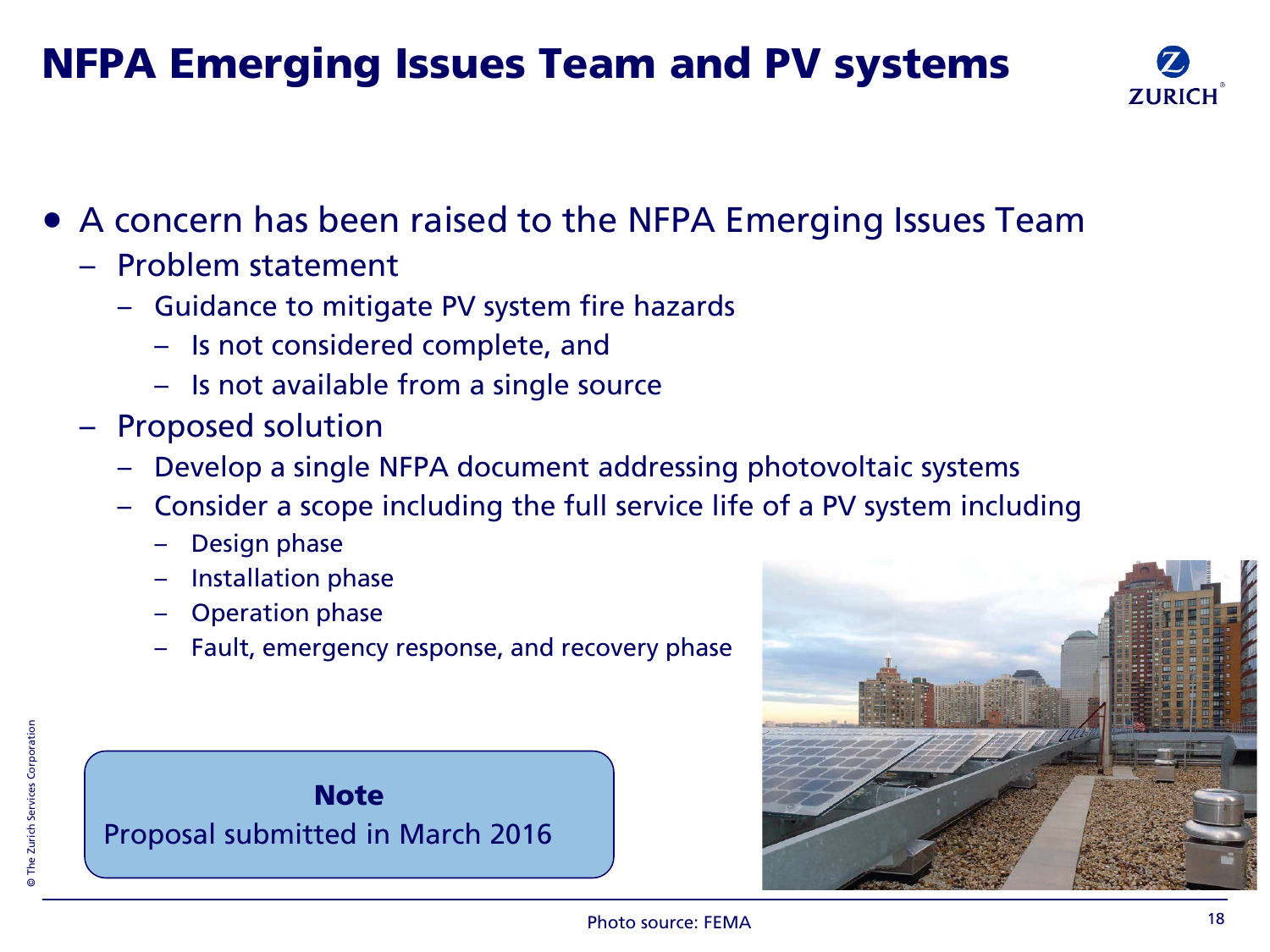# References



- NFPA 1. Fire Code. Quincy, MA: NFPA. 2015. Online.
- NFPA 70. National Electrical Code. Quincy, MA: NFPA. 2014. Online.
- NFPA 780. Standard for the Installation of Lightning Protection Systems. Quincy, MA: NFPA. 2014. Online.
- NFPA 70: National Electrical Code, Next Edition. Quincy, MA: NFPA. Web. Web site accessed 20160406. <http://www.nfpa.org/codes-and-standards/document-information-pages?mode=code&code=70&tab=nextedition>
- Development of Fire Mitigation Solutions for Photovoltaic (PV) Systems Installed on Building Roofs. Quincy, MA: NFPA Research Foundation, 2015. Web. Web accessed 20160406. [http://www.nfpa.org/research/fire-protection](http://www.nfpa.org/research/fire-protection-research-foundation/projects-reports-and-proceedings/current-projects/development-of-fire-mitigation-solutions-for-photovoltaic-systems-installed-on-building-roofs)[research-foundation/projects-reports-and-proceedings/current-projects/development-of-fire-mitigation-solutions](http://www.nfpa.org/research/fire-protection-research-foundation/projects-reports-and-proceedings/current-projects/development-of-fire-mitigation-solutions-for-photovoltaic-systems-installed-on-building-roofs)[for-photovoltaic-systems-installed-on-building-roofs](http://www.nfpa.org/research/fire-protection-research-foundation/projects-reports-and-proceedings/current-projects/development-of-fire-mitigation-solutions-for-photovoltaic-systems-installed-on-building-roofs)
- Sepanski, Annett, et. al. Bewertung Des Brandrisikos in Photovoltaik-Anlagen Und Erstellung Von Sicherheitskonzepten Zur Risikominimierung (Review of fire risk in photovoltaic systems and creation of security concepts to minimize risk). Cologne, Germany: TÜV Rheinland Energy and Environment GmbH, Mar. 2015. Web. Web accessed 20160406. [https://www.google.com/url?sa=t&rct=j&q=&esrc=s&source=web&cd=2&cad=rja&uact=8&ved=0ahUKEwiYlbvS2cfLA](https://www.google.com/url?sa=t&rct=j&q=&esrc=s&source=web&cd=2&cad=rja&uact=8&ved=0ahUKEwiYlbvS2cfLAhVluYMKHfiyAYUQFggkMAE&url=http://www.pv-brandsicherheit.de/fileadmin/downloads_fe/Leitfaden_Brandrisiko_in_PV-Anlagen_V01.pdf&usg=AFQjCNEaYbUdEy12tQPZCk6g2dx0NH7bHA&bvm=bv.117218890,d.amc) [hVluYMKHfiyAYUQFggkMAE&url=http%3A%2F%2Fwww.pv](https://www.google.com/url?sa=t&rct=j&q=&esrc=s&source=web&cd=2&cad=rja&uact=8&ved=0ahUKEwiYlbvS2cfLAhVluYMKHfiyAYUQFggkMAE&url=http://www.pv-brandsicherheit.de/fileadmin/downloads_fe/Leitfaden_Brandrisiko_in_PV-Anlagen_V01.pdf&usg=AFQjCNEaYbUdEy12tQPZCk6g2dx0NH7bHA&bvm=bv.117218890,d.amc)[brandsicherheit.de%2Ffileadmin%2Fdownloads\\_fe%2FLeitfaden\\_Brandrisiko\\_in\\_PV-](https://www.google.com/url?sa=t&rct=j&q=&esrc=s&source=web&cd=2&cad=rja&uact=8&ved=0ahUKEwiYlbvS2cfLAhVluYMKHfiyAYUQFggkMAE&url=http://www.pv-brandsicherheit.de/fileadmin/downloads_fe/Leitfaden_Brandrisiko_in_PV-Anlagen_V01.pdf&usg=AFQjCNEaYbUdEy12tQPZCk6g2dx0NH7bHA&bvm=bv.117218890,d.amc)[Anlagen\\_V01.pdf&usg=AFQjCNEaYbUdEy12tQPZCk6g2dx0NH7bHA&bvm=bv.117218890,d.amc](https://www.google.com/url?sa=t&rct=j&q=&esrc=s&source=web&cd=2&cad=rja&uact=8&ved=0ahUKEwiYlbvS2cfLAhVluYMKHfiyAYUQFggkMAE&url=http://www.pv-brandsicherheit.de/fileadmin/downloads_fe/Leitfaden_Brandrisiko_in_PV-Anlagen_V01.pdf&usg=AFQjCNEaYbUdEy12tQPZCk6g2dx0NH7bHA&bvm=bv.117218890,d.amc)
- Brooks, Bill. <u>The Ground-Fault Protection BLIND SPOT: A Safety Concern for Larger Photovoltaic Systems in the United States, A Solar ABCs White Paper. Solar America Board for Codes and Standards, 2012. Web. Web accessed</u> United States, A Solar ABCs White Paper. Solar America Board for Codes and Standards , 2012. Web. Web accessed 20160406. <http://www.solarabcs.org/about/publications/reports/blindspot/pdfs/BlindSpot.pdf>
	- Fisher, Jason, and David Brearley. "Ungrounded PV Power Systems in the NEC." SolarPro. Home Power Inc., Aug.- Sept. 2012. Web. Web accessed 20160405. [http://solarprofessional.com/articles/design-installation/ungrounded-pv](http://solarprofessional.com/articles/design-installation/ungrounded-pv-power-systems-in-the-nec?v=disable_pagination)[power-systems-in-the-nec?v=disable\\_pagination](http://solarprofessional.com/articles/design-installation/ungrounded-pv-power-systems-in-the-nec?v=disable_pagination)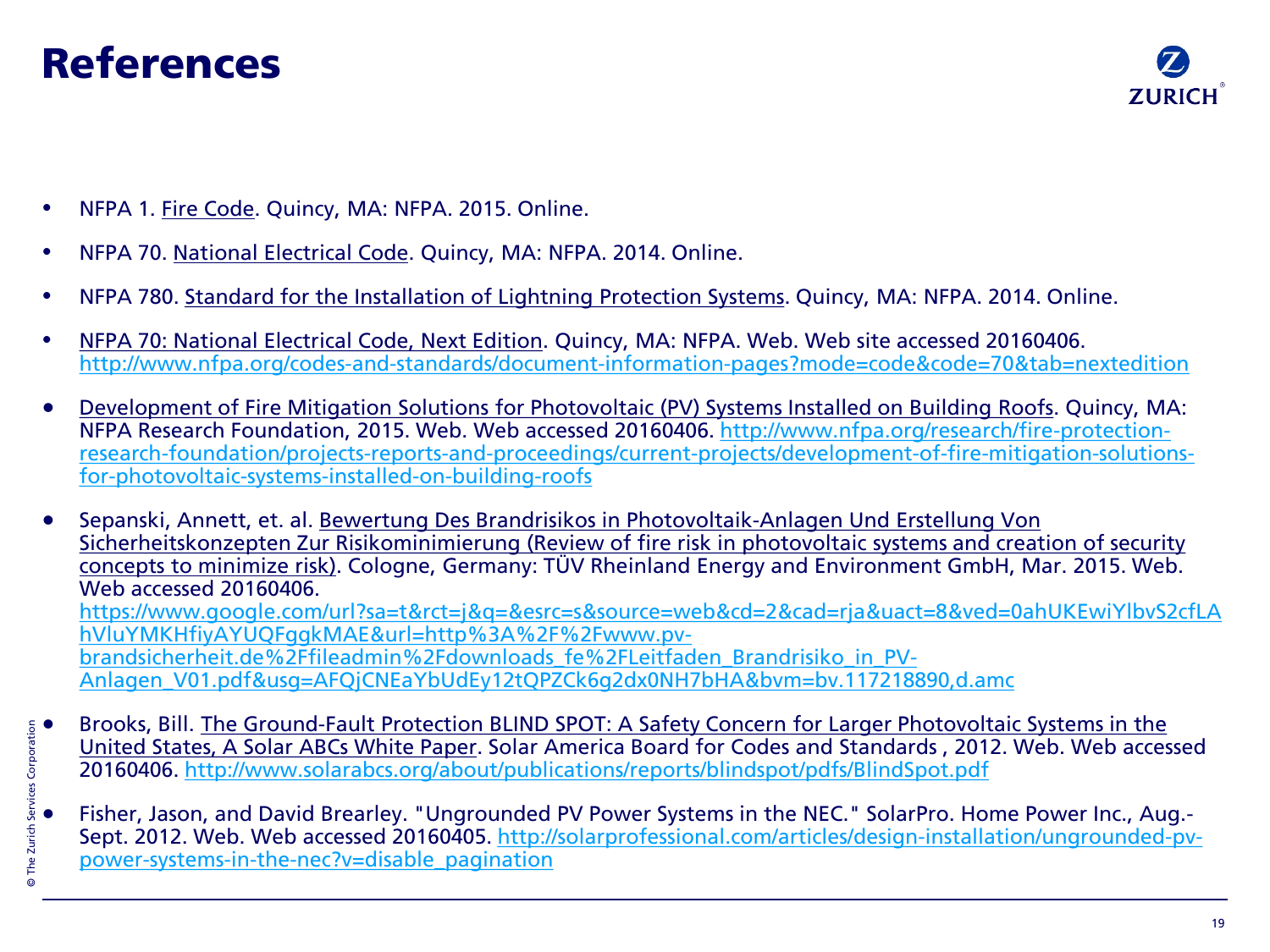

# Thank you

 $\begin{array}{c}\n\circ \\
\circ \\
\circ \\
\circ \\
\circ \\
\circ \\
\circ \\
\circ\n\end{array}$